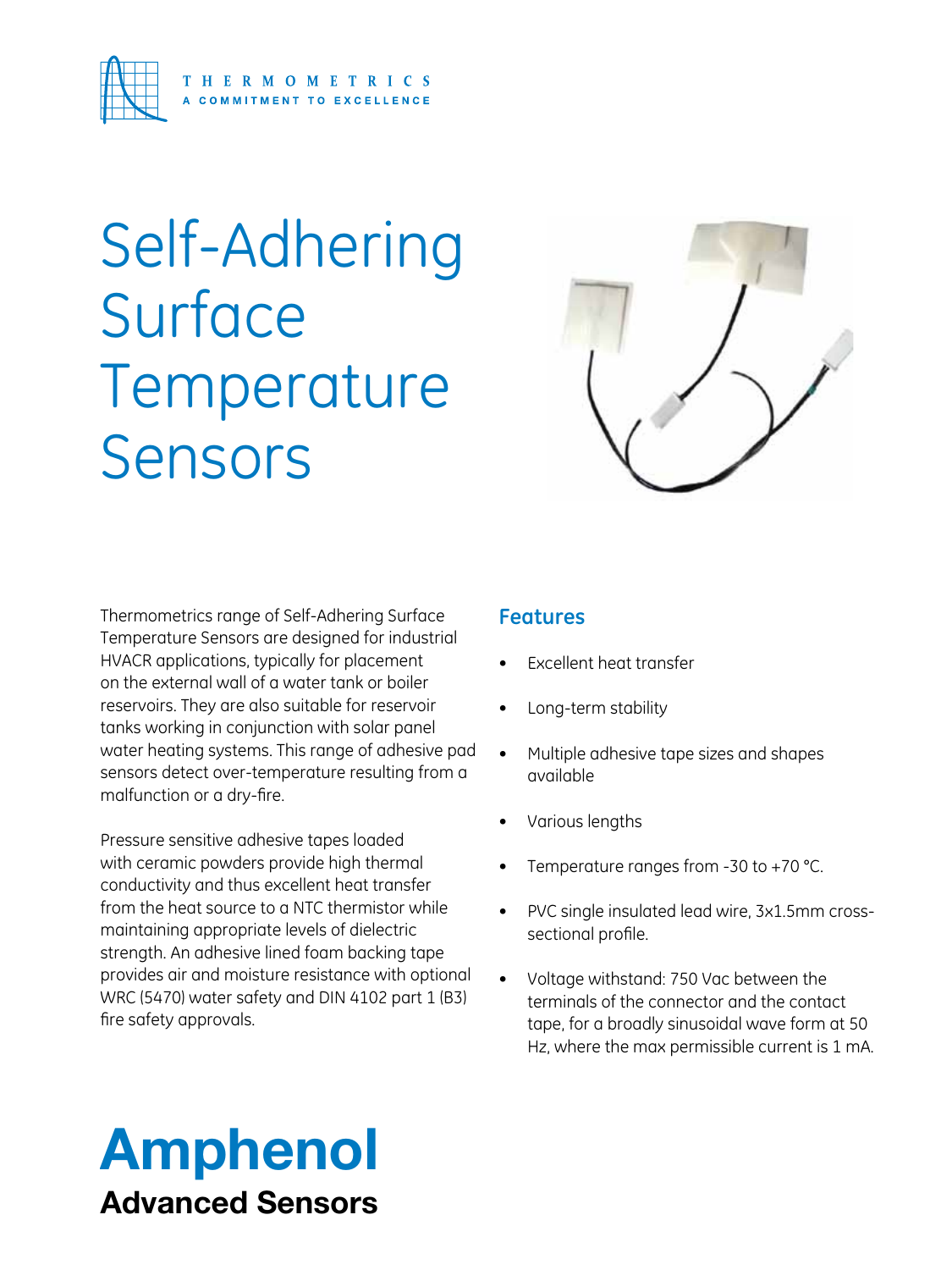#### Product Applications



*Placement on Water Heater Tank*

The sensors are designed to work in predominantly dry environments and are particularly suited for domestic applications where they can be positioned between the water tank and an insulating jacket as shown. The sensors should NOT be used externally where they can be subjected to wind, rain and direct sun.

Residual oil on the surface of a metallic tank, resulting from a drawing process, can cause a loss of adhesion. Oil residuals should be cleaned away before the application of the sensor.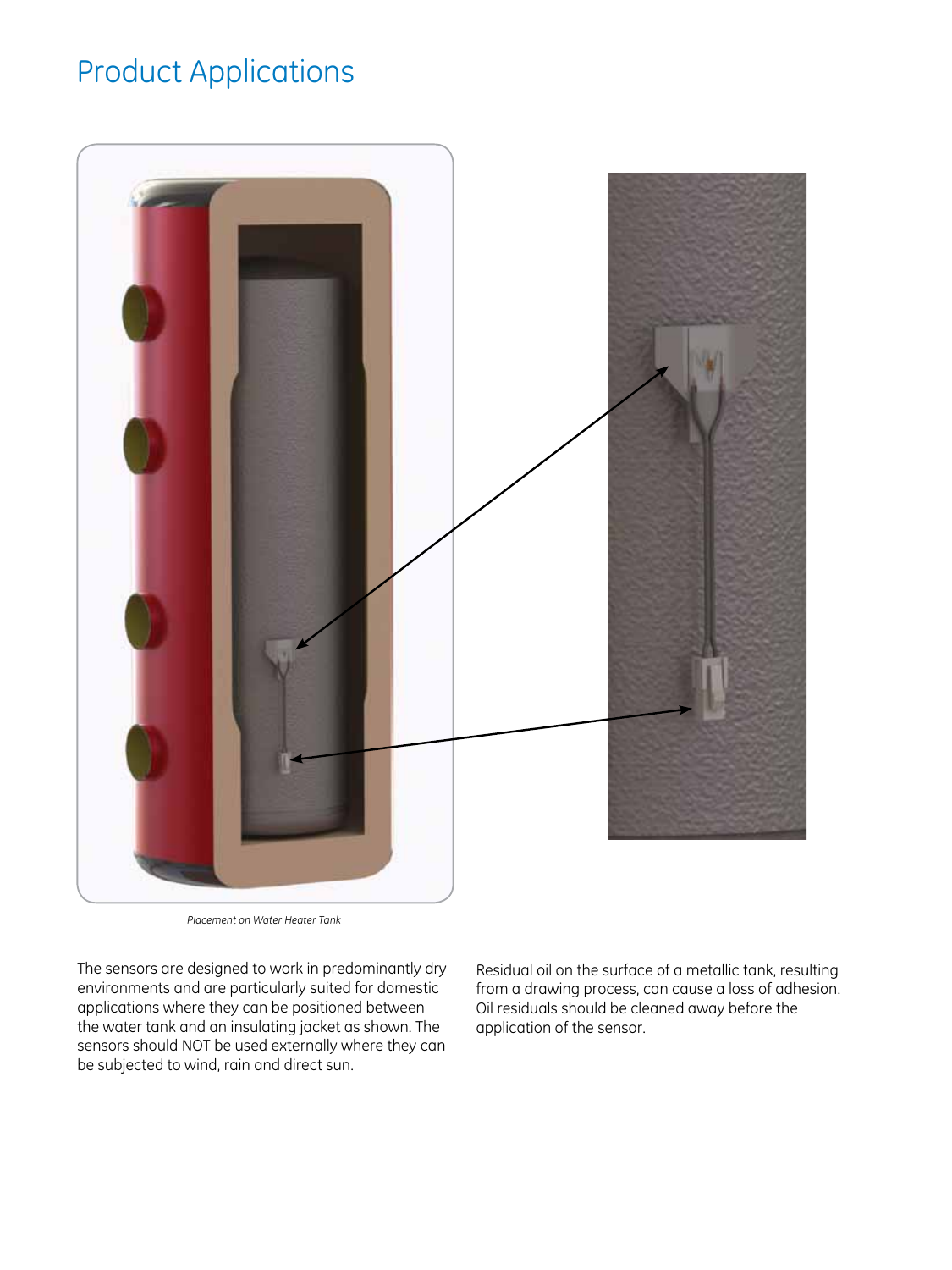### Product Design





#### **Specifications**

| <b>Part number</b> | Foam backing size / mm                        | Full length / mm | <b>Connector type</b> |  |
|--------------------|-----------------------------------------------|------------------|-----------------------|--|
| JS4298             | 45x45, square                                 | 700              | <b>Molex 5559</b>     |  |
| JS5698             | 45x45, square                                 | 750              | <b>Molex 5559</b>     |  |
| JS6670             | 45x45, square                                 | 280              | Molex 5559            |  |
| JS6862             | 45x45, square                                 | 650              | <b>Molex 5559</b>     |  |
| JS6744             | 45x45, square                                 | 320              | <b>Molex 5559</b>     |  |
| JS6812             | 45x45, square                                 | 420              | <b>Molex 5559</b>     |  |
| JS5539             | 30 wide x 70 long, rectangular                | 125              | <b>Molex 5559</b>     |  |
| JS7289             | 45 wide x15 long & 15 wide x 15 long, tapered | 320              | <b>Molex 5559</b>     |  |
| JS7290             | 45 wide x15 long & 15 wide x 15 long, tapered | 420              | <b>Molex 5559</b>     |  |
| JS7352             | 45 wide x15 long & 15 wide x 15 long, tapered | 160              | <b>Molex 5559</b>     |  |